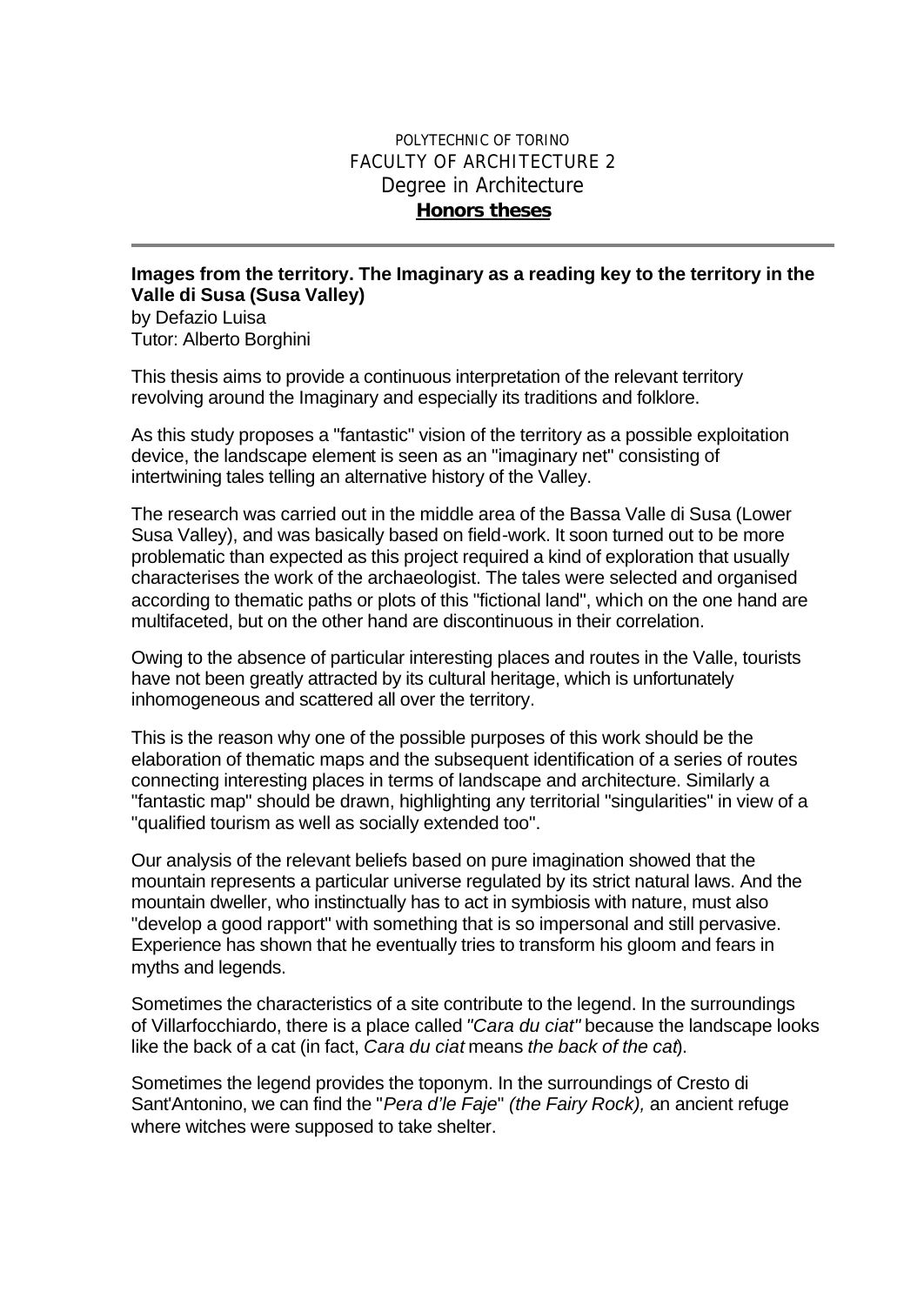In Borgone there is a site called the "*Bosco di Maometto*" (*"Muhammad's Forest")* and the name derives from an anthropomorphic sculpture located in an aedicule, where there is also a male figure near a dog.



Muhammad's Forest)

In Villarfocchiardo there is an irregular rock divided in two parts, locally called *"Masso di Orlando"* (*Orlando's Rock*). Legend has it that when the paladin Orlando found out that Angelica had betrayed him, he had an outburst of anger and split the rock in half.

The territory also reveals that fear was a pervasive feeling and influenced everyday life. Whenever certain events showed that nature prevailed, the mountain dweller did not interpret such occurrences as natural catastrophes, but deemed them supernatural or evil events.

For example, natural disasters like avalanches, or, more ordinary events like cheese with worms, milk curdling were not seen as natural phenomena but as the devil's handiwork.

Fabulous explanations were usually attributed to ordinary life events. This is the reason why fairies, spirits and dead people returning to Earth with luminous little fingers are the protagonists of these tales.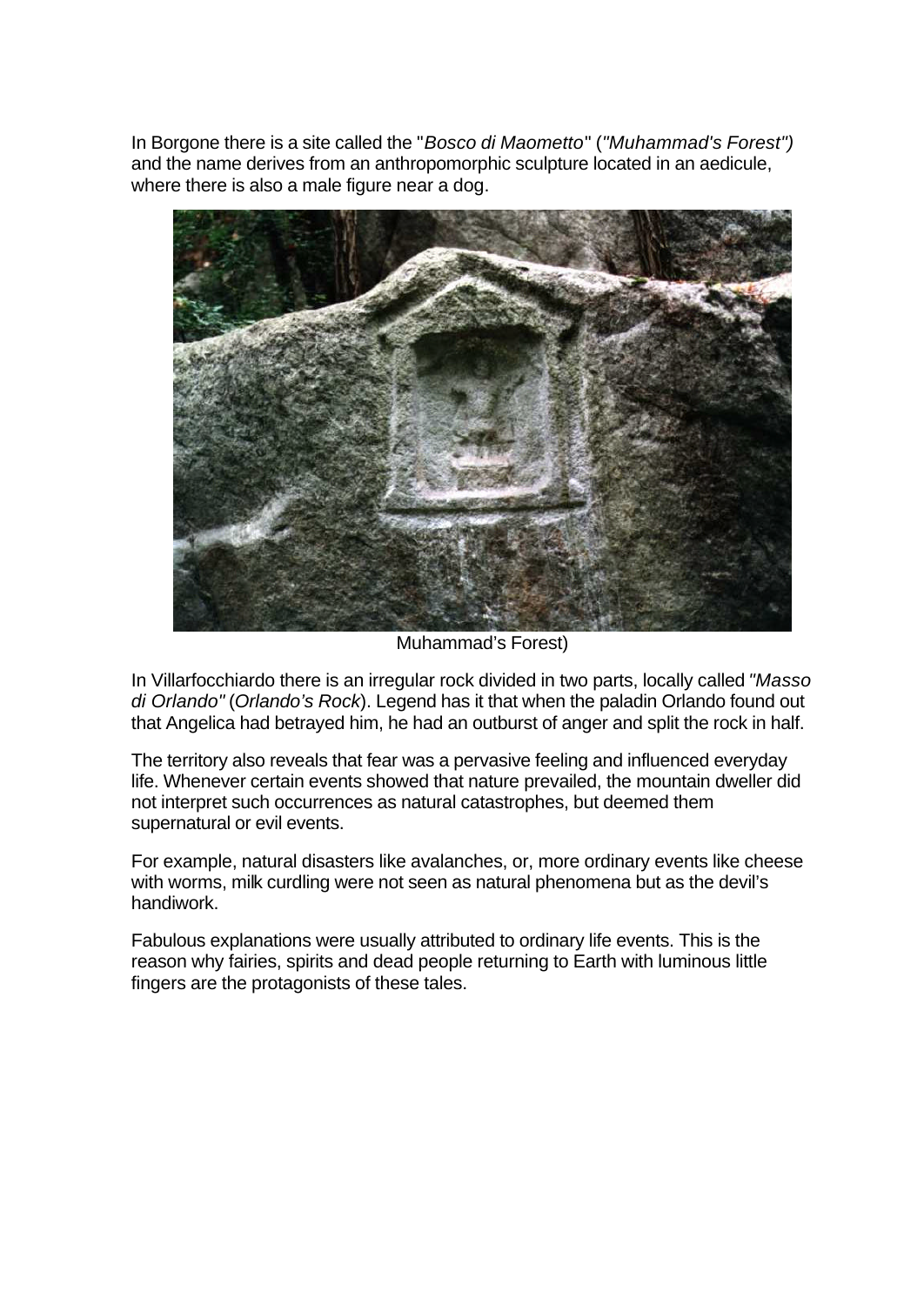

Montebenedetto Charterhouse

Processions of hooded monks at the Certosa di Montebenedetto disturbed the people of the Valle; the old church of Chianocco was considered a meeting site for spirits.



Chianocco, the old church